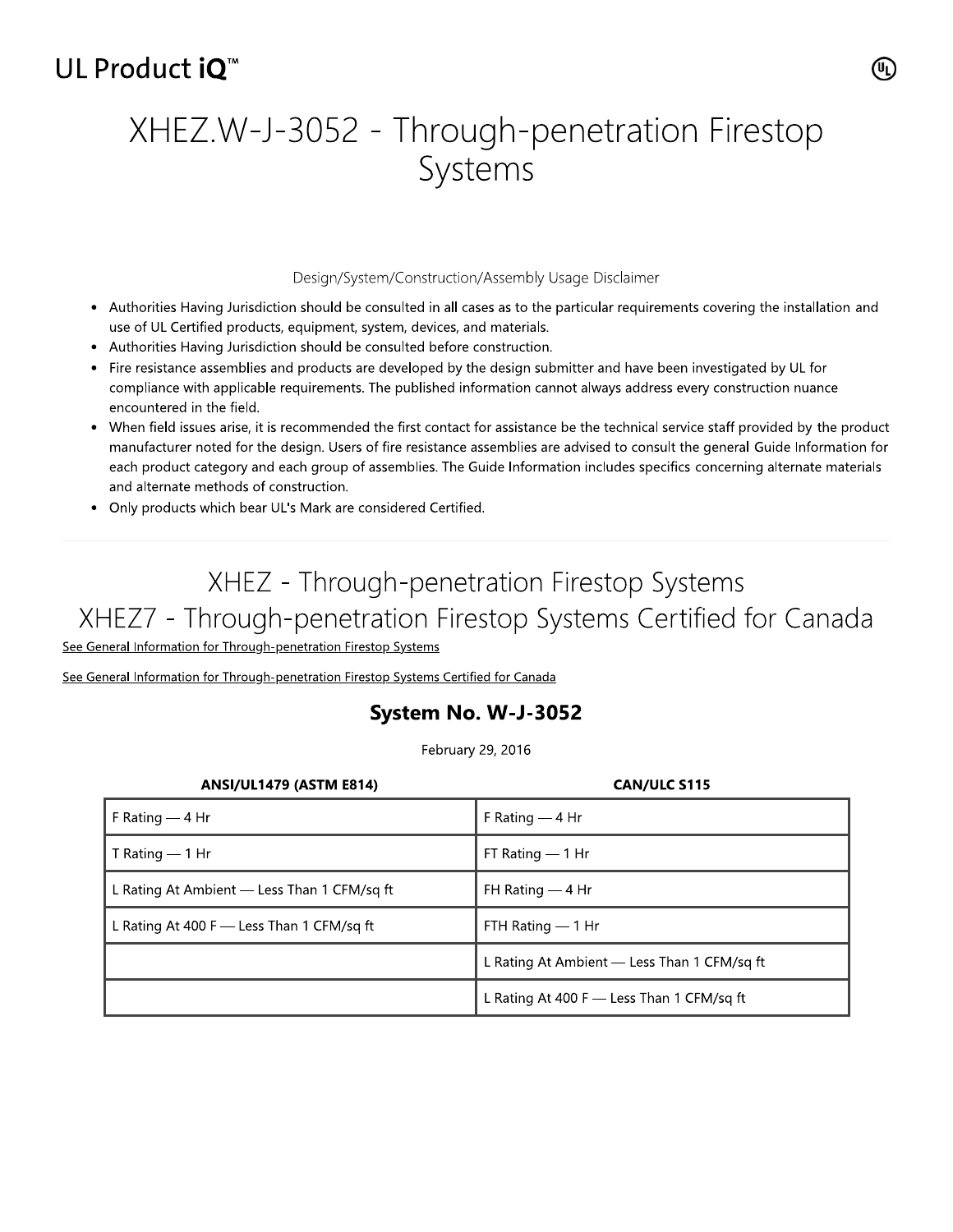

1. Wall Assembly — Min 6-1/2 in. (165 mm) thick reinforced lightweight or normal weight (100-150 pcf or 1600-2400 kg/m<sup>3</sup>) concrete. Wall may also be constructed of any UL Classified Concrete Blocks\*. Size of opening is not to exceed the outside dimensions of the firestop device frame (Item 4A), excluding the mounting flange. Max area of opening is 100 sq in.  $(645 \text{ cm}^2)$ with max dimension of 11-5/8 in. (295 mm).

2. Cables - Cables to be rigidly supported on both sides of wall assembly. The following types and sizes of cables may be used:

A. Max 12 pair No. 22 AWG copper conductor communication cable with polyvinyl chloride insulation and jacket materials.

B. Multiple fiber optical communication cables jacketed with polyvinyl chloride and having a max outside diam of 1/4 in. (6 mm).

C. Max 100 pair No. 24 AWG copper conductor communication cable with polyvinyl chloride insulation and jacket materials. A max of one 100 pair or two 50 pair No. 24 AWG communication cables may be used in each firestop device steel frame module.

3. Packing Material — Min 4 pcf (64 kg/m<sup>3</sup>) density mineral wool batt insulation firmly packed into opening and between cables to completely fill wall opening flush with both wall surfaces.

#### 4. Firestop System - The firestop system shall consist of the following:

A. Firestop Device<sup>\*</sup> — Firestop device consists of a rectangular steel frame with a steel mounting flange, multi diameter elastomeric sealing modules, steel stay plates and a compression unit consisting of a ROX Wedge. The firestop device shall be installed symmetrically on both sides of the wall assembly in conjuction with elastomeric gaskets in accordance with the accompanying installation instructions. The steel frame of the firestop device shall be secured to each wall surface with 3/8 in. (10 mm) diam steel anchor bolts in conjunction with nuts and steel washers through holes drilled in the device frame mounting flange and spaced max 8 in. (203 mm) OC. The rectangular opening(s) of the device frame shall be filled with multiple rows of multi diameter elastomeric sealing modules with a max of one cable in each sealing module. The sheets of the multi diameter sealing modules halves are removed one by one until a max gap of 0.04 in. (1 mm) is formed between the two module halves when the module halves are installed around the individual cable. When the number of sealing modules exceeds the number of cables, the solid cylindrical cores of the unpenetrated multi diameter sealing modules shall be left in place or "blank" (solid) sealing modules shall be used. During installation of the elastomeric sealing modules, thin steel stay plates shall be used to separate the rows of sealing modules and to retain the sealing modules within the steel frame. After installation of the modules, the bolts of the compression unit are tightened to form and effective seal around the through penetrants and insert modules. ROXTEC INC - B-2x1, B-4x1, B-6x1, B-8x1, G-2X1, G-2X2, G-4X1, G-4X2, G-6X1, G-6X2, G-8X1, GH-2X1, GH-2X2, GH-4X1, GH-4X2, GH-6X1, GH-6X2, GH-8X1, GHM-2X1, GHM-2X2, GHM-4X1, GHM-4X2, GHM-6X1, GHM-6X2, GHM-8X1, GH BG-2X1, GH BG-2X2, GH BG-4X1, GH BG-4X2, GH BG-6X1, GH BG-6X2, GH BG-8X1, GHM BG-2X1, GHM BG-2X2, GHM BG-4X1, GHM BG-4X2,